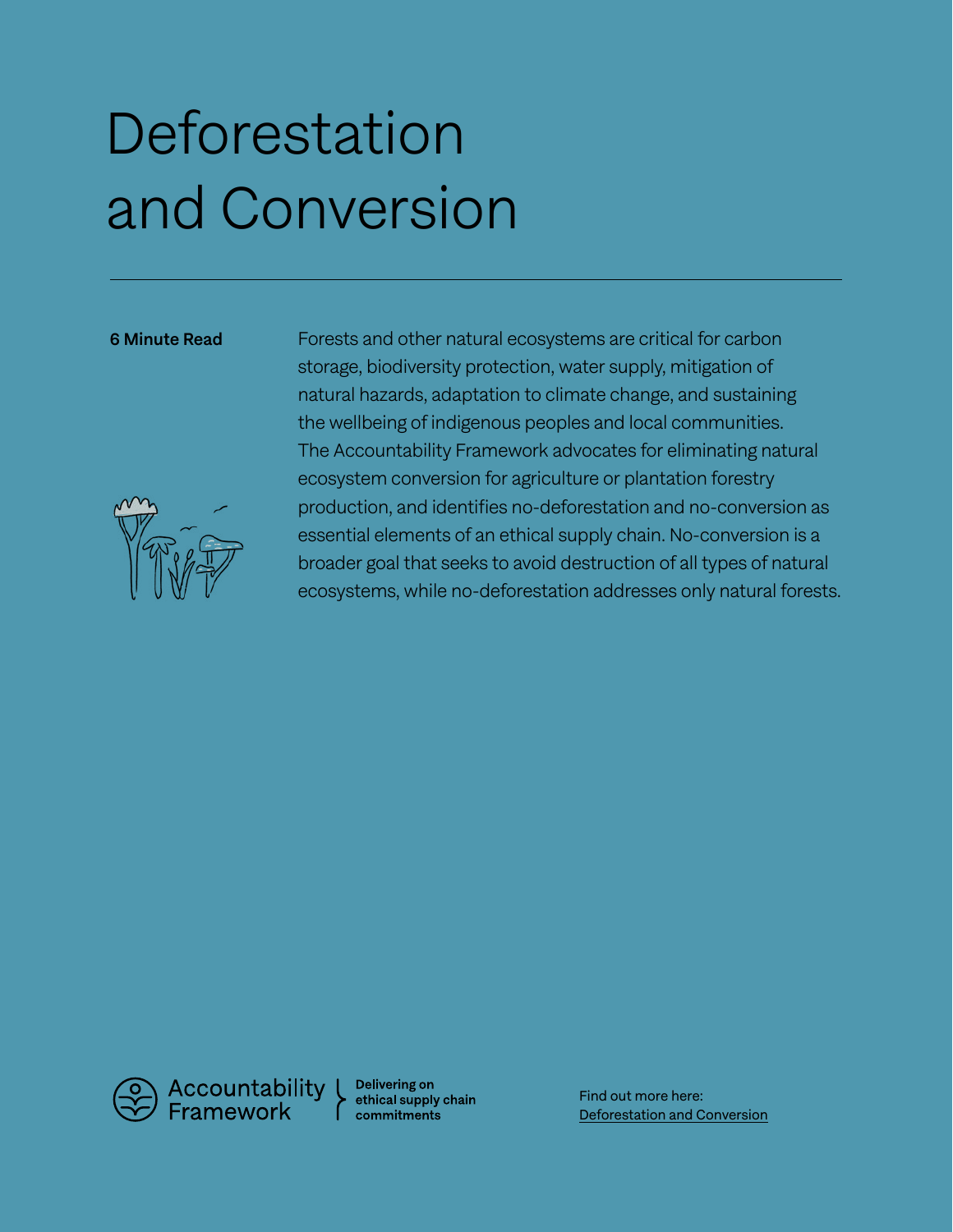### Related Core Principle



Protection of forests and other natural ecosystems

[Learn More](https://accountability-framework.org/core-principles/1-protection-of-forests-and-other-natural-ecosystems) >

The Accountability Framework is a resource to help companies produce and source commodities while protecting forests and other natural ecosystems.

Companies can do this by:

- Setting clear commitments and goals related to deforestation and conversion, in line with accepted norms;
- Implementing these commitments through land management, sourcing, and supplier engagement practices that are protective of forests and other natural ecosystems and the rights of indigenous peoples and local communities; and
- Using credible monitoring tools to assess deforestation and conversion risk, impact, and progress toward commitments.

### How are deforestation and conversion defined?

The Accountability Framework clarifies these terms by providing the following definitions, which apply worldwide.

### Deforestation:

the loss of natural forest as a result of:

- a) conversion to agriculture or other non-forest land use;
- b) conversion to a plantation; or
- c) severe or sustained degradation

*See the figure on page 4 for a summary of these three deforestation scenarios*

### Conversion:

Change of a natural ecosystem to another land use or profound change in the natural ecosystem's species composition, structure, or function

### No-deforestation: (or no-conversion):

Commodity production, sourcing, or financial investments that do not cause or contribute to deforestation (or conversion)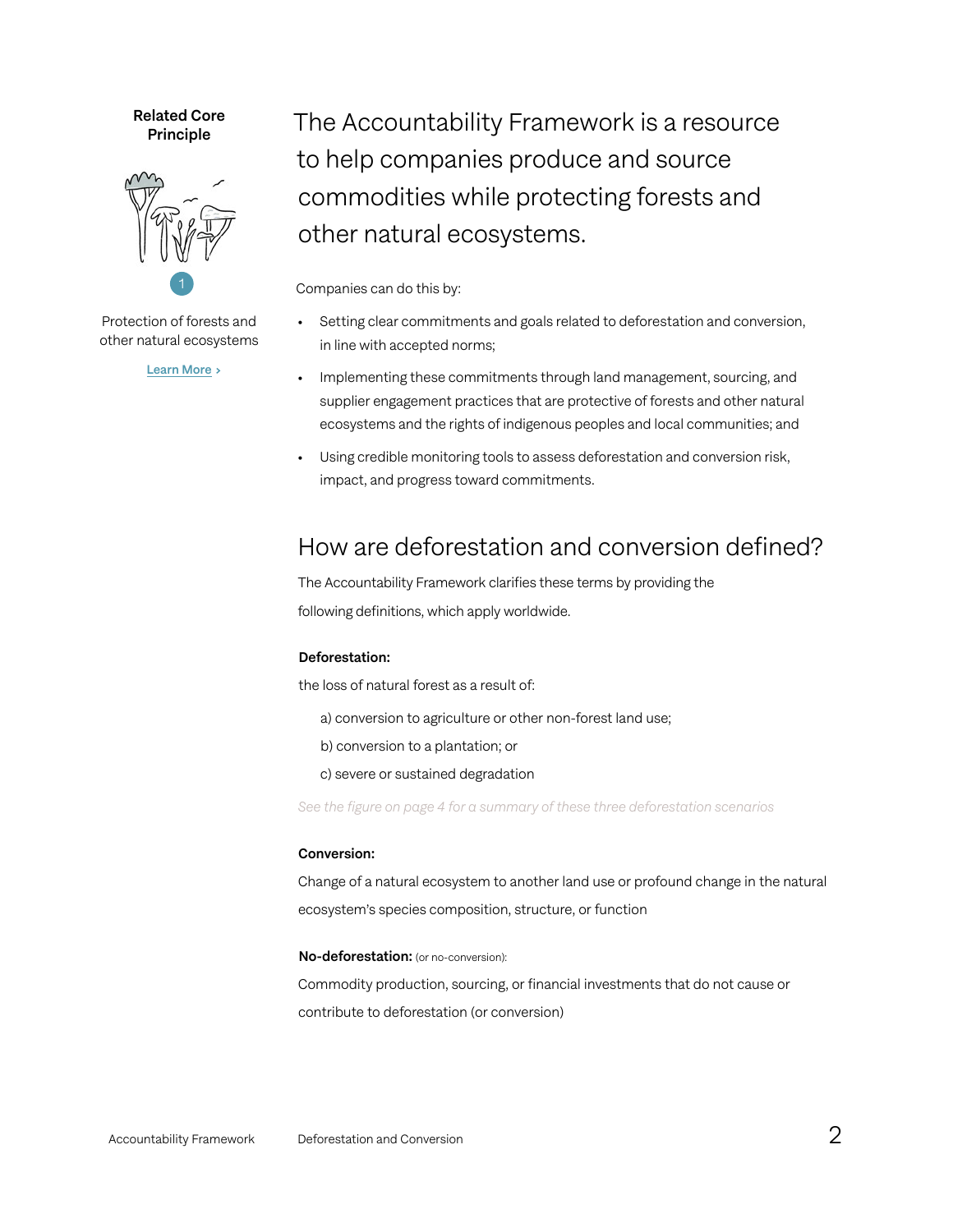#### Forest:

Land spanning more than 0.5 hectares with trees higher than 5 meters and a canopy cover of more than 10 percent, or trees able to reach these thresholds in situ. It does not include land that is predominantly under agricultural or other land use. Forest includes natural forests and tree plantations. For the purpose of implementing no-deforestation supply chain commitments, the focus is on preventing the conversion of natural forests. (Adapted from FAO definition.)

#### Natural Forest:

A forest that possesses many or most of the characteristics of a forest native to the given site, including species composition, structure, and ecological function. Natural forests include: i) primary forests; ii) regenerated (second-growth) forests; iii) managed natural forests where natural ecosystem characteristics exist alongside activities such as timber harvesting; and iv) forests that have been partially degraded by human or natural causes (e.g., harvesting, fire, climate change, invasive species, or others) but where the land has not been converted to another use.

NOTE: this is a summarized version of the definition; see AFi website for [full definition](https://accountability-framework.org/definitions/?definition_category=17).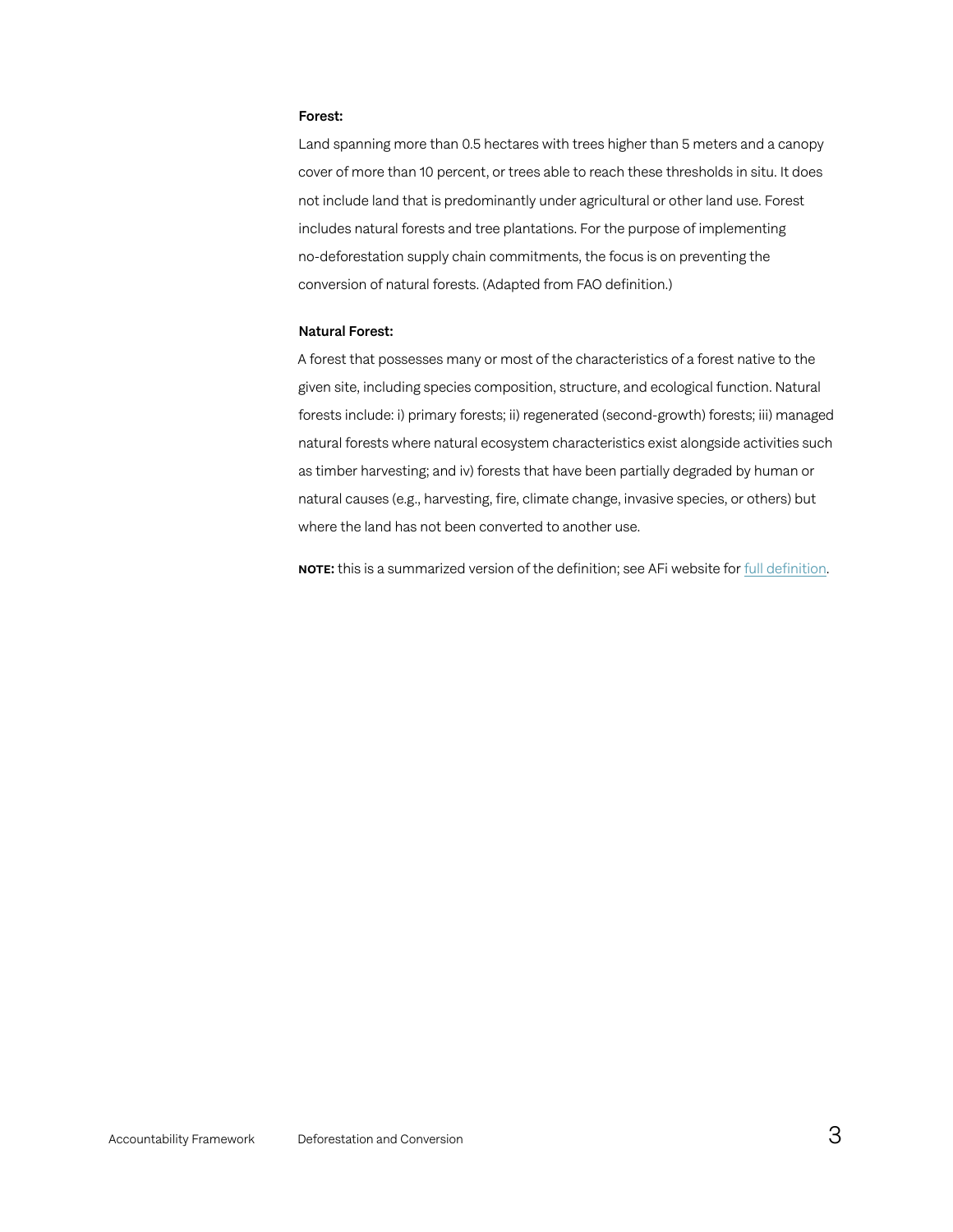Figure: three types of land-use change events that constitute deforestation, as defined in the Accountability Framework.

Deforestation is the loss of natural forest as a result of the three types of events shown below in red:

 $\rightarrow$  Indicates deforestation event

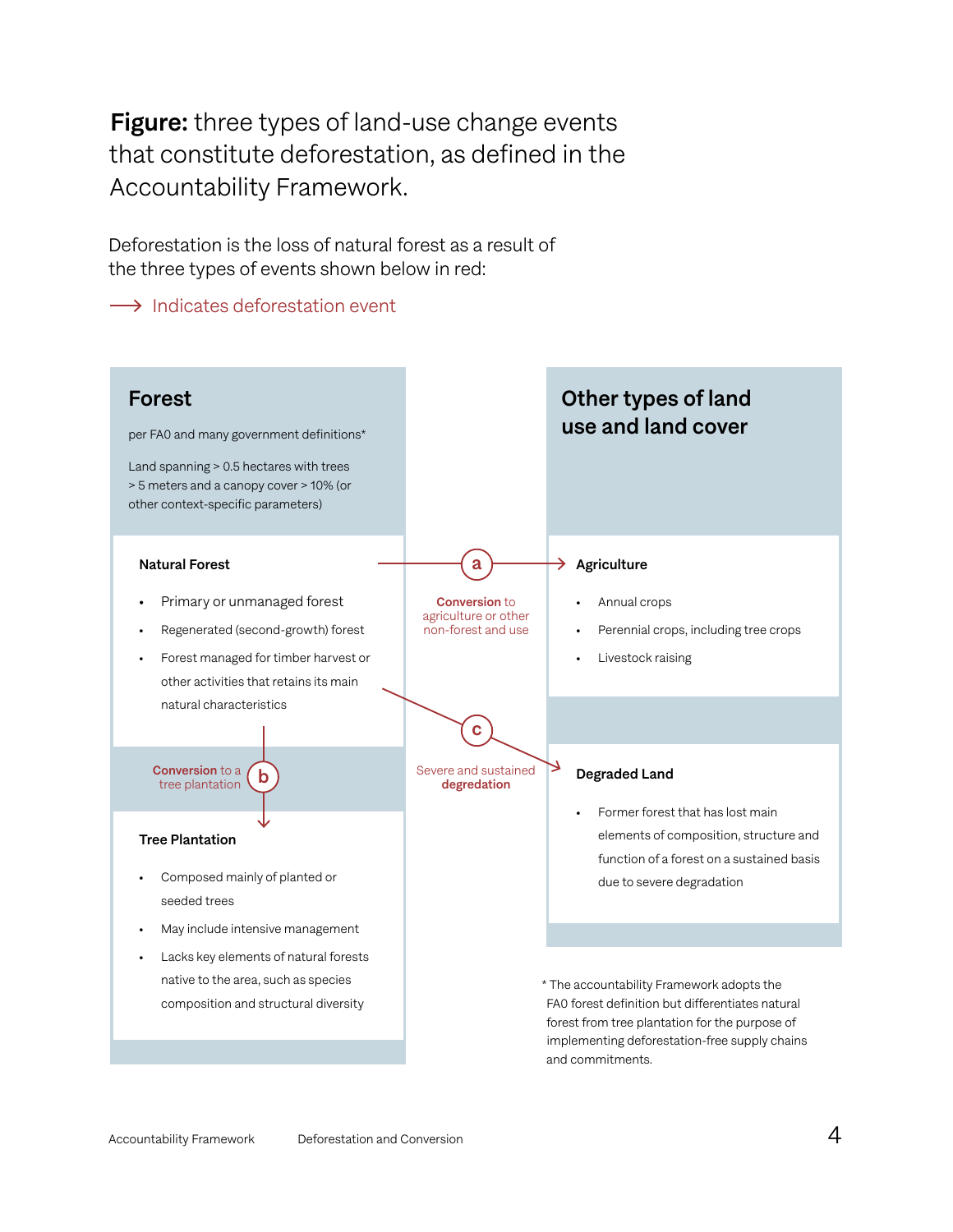### How can the Accountability Framework definitions be applied in context?

The Accountability Framework's global definitions can be applied and contextualized to different regions and commodity production contexts. This creates alignment between global-level commitments and localized methods for ecosystem identification and landuse change monitoring. The Framework's definitions can be contextualized in two ways:

### Selecting localized definitions that align with the Accountability Framework

- Legitimate national, sector, or context-specific definitions that align with the Accountability Framework definitions should be used where available. The Framework's global definitions may be used where local definitions are absent, unclear, or unaligned with the Framework.
- Many existing definitions and standards align with the Framework's nodeforestation and no-conversion approach, including those of the New York Declaration on Forests (NYDF), the High Carbon Stock Approach (HCSA), Collaboration for Forests and Agriculture's Deforestation and Conversion Free (DCF) Regional Guidance, and many certification standards.
- Further guidance on selecting suitable localized definitions that align with the Accountability Framework can be found in Section 1 of the Operational Guidance on Applying the Definitions Related to Deforestation, Conversion, and Protection of Ecosystems.

Further guidance on selecting suitable localized definitions that align with the Accountability Framework can be found in *Section 1 of the Operational Guidance on* [Applying the Definitions Related to Deforestation, Conversion, and Protection](https://accountability-framework.org/contents-of-the-framework/applying-the-definitions-related-to-deforestation-conversion-and-protection-of-ecosystems/) [of Ecosystems.](https://accountability-framework.org/contents-of-the-framework/applying-the-definitions-related-to-deforestation-conversion-and-protection-of-ecosystems/)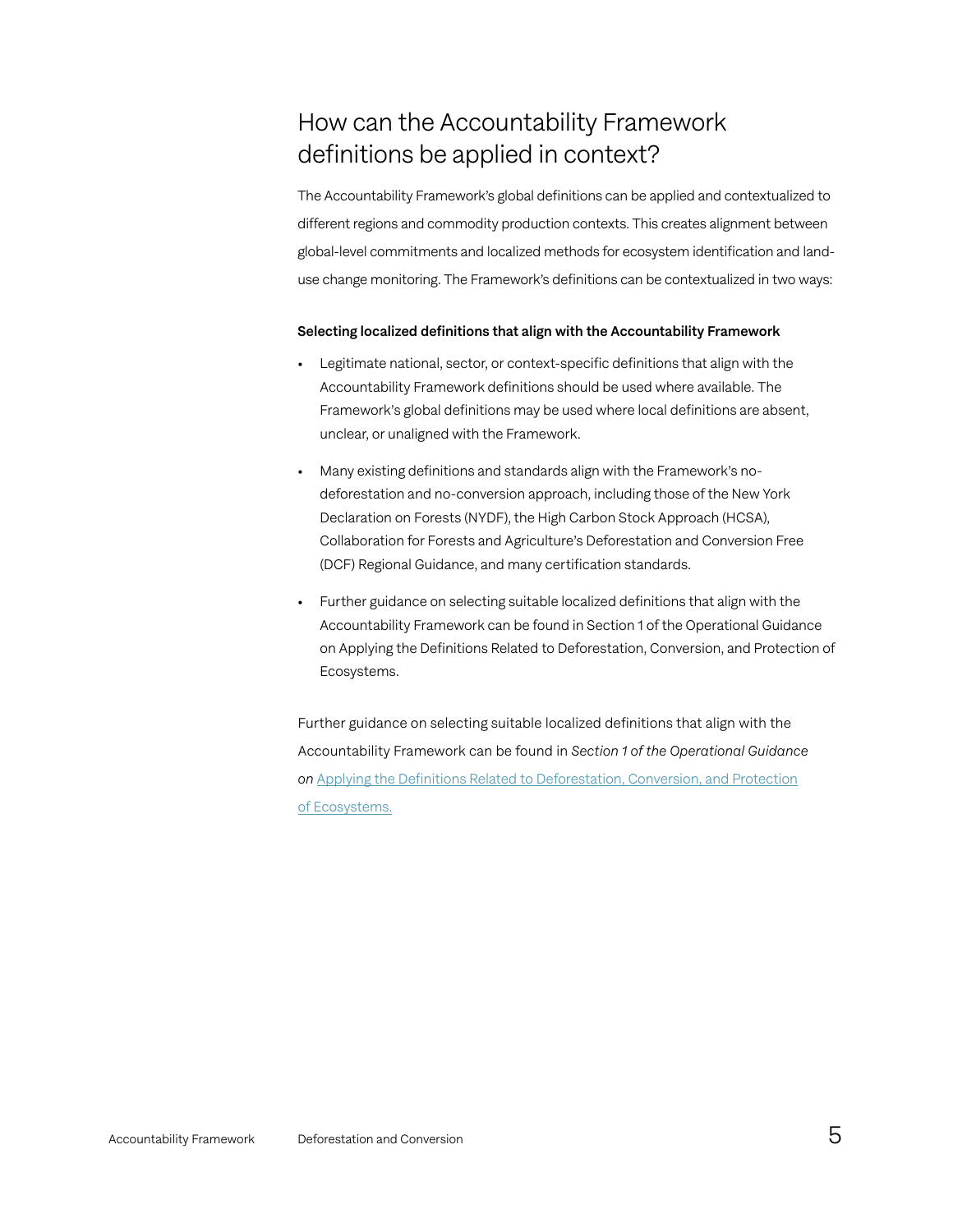#### Classifying specific land uses or land use changes

The Framework provides guidance on specific land-use types and land use change scenarios that may be encountered in commodity-producing landscapes. This includes:

- Classification of various kinds of sites in commodity-producing landscapes
- Explanation of various conversion scenarios and whether each is considered compatible with no-deforestation or no-conversion commitments
- Guidance on how to treat "boundary cases"

Further guidance on land use and land use change classifications can be found in Section 2 of the *Operational Guidance* on [Applying the Definitions Related to](https://accountability-framework.org/contents-of-the-framework/applying-the-definitions-related-to-deforestation-conversion-and-protection-of-ecosystems/) [Deforestation, Conversion, and Protection of Ecosystems](https://accountability-framework.org/contents-of-the-framework/applying-the-definitions-related-to-deforestation-conversion-and-protection-of-ecosystems/)

### How should cutoff dates be selected and applied?

A cutoff date is the date after which deforestation or conversion renders a given production area non-compliant with no-deforestation or no-conversion commitments. To clarify expectations across the supply chain and to enable consistent monitoring, policies addressing no-deforestation and no-conversion should include a cutoff date.

- If a sector cutoff date already exists, company policies should use this date to support a more comprehensive solution and stronger market signal.
- If a sector-wide cutoff date does not exist:
	- No-deforestation policies should use a cutoff date of January 1, 2020 or earlier to align with the NYDF and UN SDGs.
	- No-conversion policies should set the cutoff date no later than the date that the company issues its policy.
	- Companies should work with peers and other actors to work toward establishing a sector-wide cutoff date that "levels the playing field" for all producers and companies.
- If a company has existing business relationships with suppliers who produce or source materials from land that was deforested or converted after the cutoff date, the Framework's best practices for addressing [supplier noncompliance](https://accountability-framework.org/the-framework/topics/supplier-management/) and facilitating [environmental restoration](https://accountability-framework.org/core-principles/9-access-to-remedy-and-environmental-restoration/) should be followed.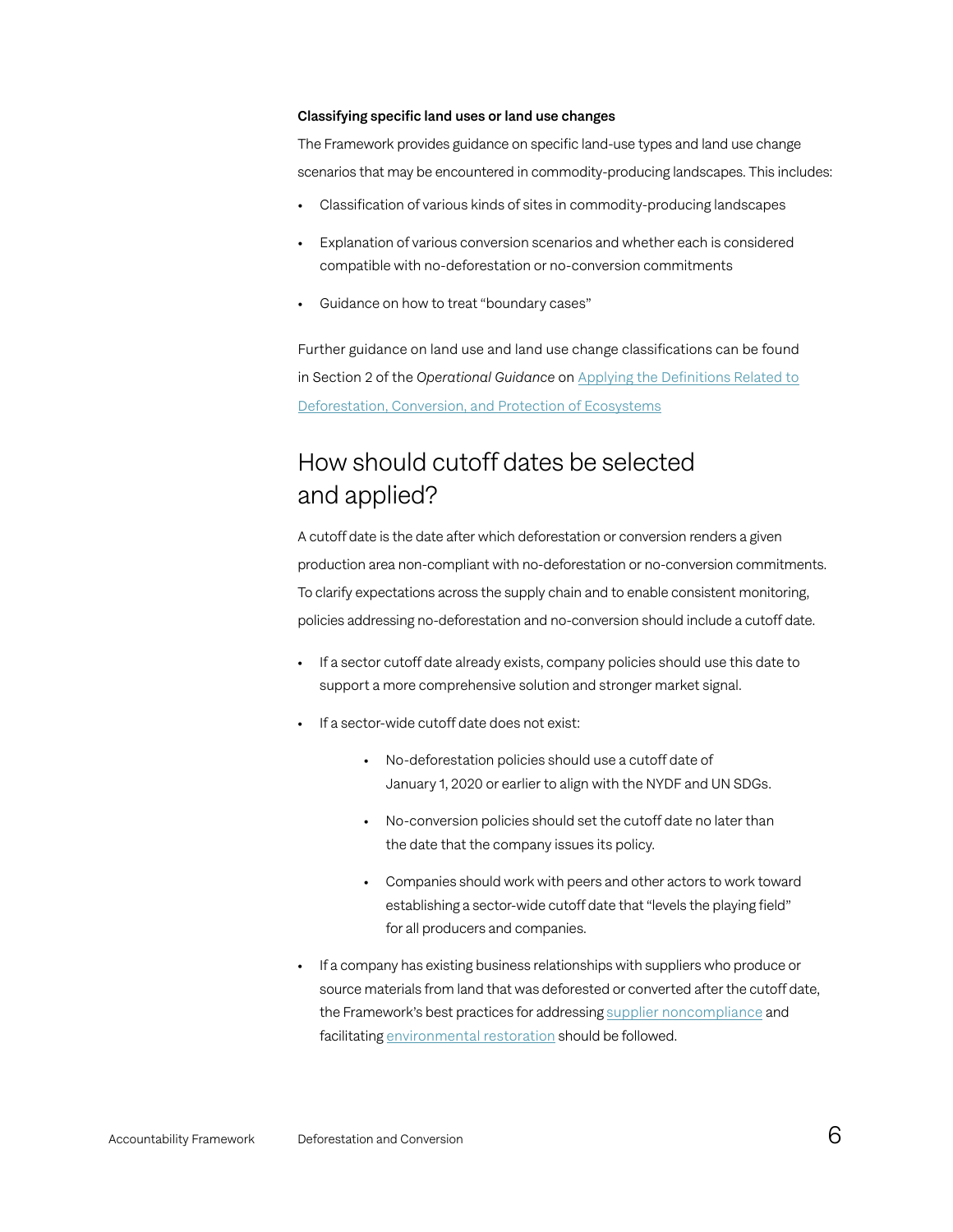# Next steps

### Review Additional Guidance on Deforestation and Conversion

- [Core Principle 1](https://accountability-framework.org/core-principles/1-protection-of-forests-and-other-natural-ecosystems) Protection of forests and other natural ecosystems
- [Accountability Framework Definitions](https://accountability-framework.org/definitions/)
- [Operational Guidance on Applying the Definitions Related to](https://accountability-framework.org/contents-of-the-framework/applying-the-definitions-related-to-deforestation-conversion-and-protection-of-ecosystems/) [Deforestation, Conversion, and Protection of Ecosystems](https://accountability-framework.org/contents-of-the-framework/applying-the-definitions-related-to-deforestation-conversion-and-protection-of-ecosystems/)
- [Operational Guidance on Cutoff Dates](https://accountability-framework.org/contents-of-the-framework/cutoff-dates/)

### Apply the Framework

Companies can use the Framework to work toward no-deforestation and no-conversion supply chains in the following ways:

- 1. Set or strengthen company policies on forests and natural ecosystems
	- a. Assess the content and specification of your current policies and commitments

[Self-assessment tool](https://www.accountability-framework.org/how-to-use-it/apply-the-framework/self-assessment/)

b. Learn how to craft a commitment or policy that aligns with the Accountability Framework

[How to set a policy](https://www.accountability-framework.org/how-to-use-it/resources-library/how-to-write-a-strong-ethical-supply-chain-policy/) >

2. Assess and improve implementation systems using consensus-based best practice

[Implement ethical supply chains](https://www.accountability-framework.org/how-to-use-it/apply-the-framework/implementation/) >

3. Determine how to best to report on progress using existing reporting systems

and in alignment with the Framework:

[Report on progress](https://www.accountability-framework.org/how-to-use-it/apply-the-framework/reporting/)